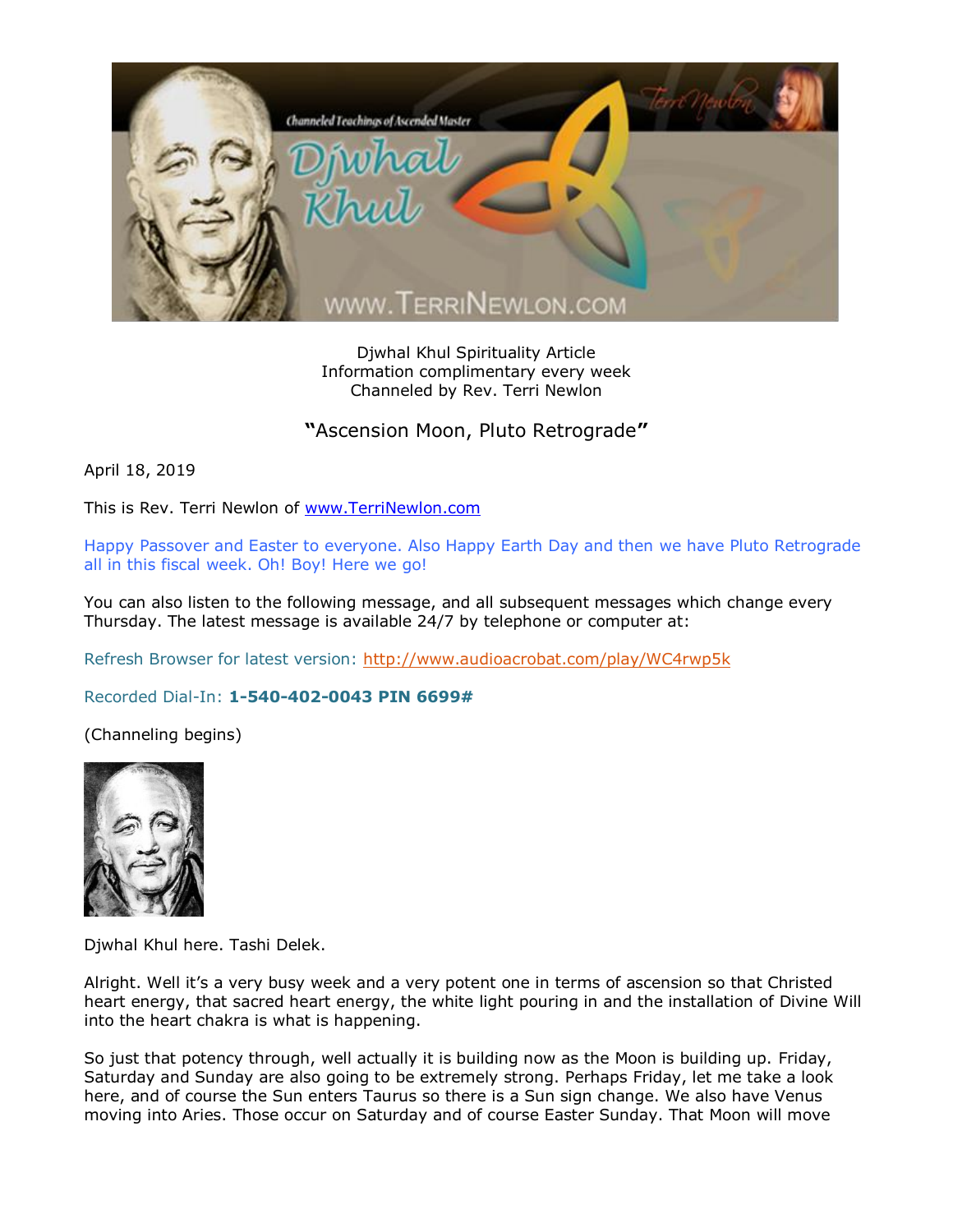quickly. So the Moon starts Full for the Christed Moon in Libra and then quickly moves into Scorpio same day, Friday, then by Easter morning it has changed into Sag.

So while that Moon is in Scorpio there is the most amount of healing power and the most amount of ascension energy. So you can ascend to a new level of consciousness. Well there are a lot of death transits opening. I'm just looking around at different charts or areas. And Full Moons tend to bring out some emotions and what not so it's a powerful time.

Then of course Monday April 22 is Earth Day. Do celebrate Mother Earth and work sending healing energy to the planet. That is always very helpful. And then with our Moon in Capricorn, Pluto also in Capricorn, will go retrograde. So that happens on Wednesday, April 24.

Since we're in a Jupiter Retrograde getting ready for Uranus Retrograde and some very strenuous configurations, I expect that to surface into some financial and health concerns.

So it's a good time for detoxing the body, getting rid of inflammation, maybe doing feasting and fasting or adding some electrolytes or probiotics or colloidal silver or something. Just kind of really pay attention to what the body is requiring.

Alright Dear Ones. Thank you and my love to you.

## *Djwhal Khul*

Channeled by Rev. Terri Newlon [www.TerriNewlon.com](http://www.terrinewlon.com/)

Follow Djwhal Khul on Twitter!<http://twitter.com/DKupdate>

Join Terri on Facebook<http://www.facebook.com/terri.newlon>

Join our e-newsletter<http://terrinewlon.com/>

Training for Modern Mystics Channeled Teachings for Everyday Spirituality Online Resource for Personal and Spiritual Growth [www.TerriNewlon.com](http://www.terrinewlon.com/)

(Spirituality Article, Transcribed by Micheline Ralet)

About Reverend Terri:

Terri Newlon is a world renowned spiritual teacher and conscious voice channel for Ascended Master Djwhal Khul. Djwhal Khul has worked through numerous channels, including Madam H.P. Blavatsky and Alice A. Bailey, and is well known to spiritual students. His work through Terri began in 1980 when she studied under Janet McClure and The Tibetan Foundation, Inc., and has resulted in an extensive online global support system of practical spiritual teachings.

She is also a gifted health Empath and has trained thousands of mediums and psychics. One of her specialties is instructing other natural sensitives how to turn on and off their abilities so they can live well-balanced lives, without neglecting their own physical, emotional, mental and spiritual requirements.

Terri is a workshop leader, holistic consultant, public speaker, radio and TV guest.

Disclaimer:

Rev. Terri Newlon does not guarantee the accuracy of her insights and is in no way responsible for the interpretation of this material. The recipient is 100% responsible for any action taken based on